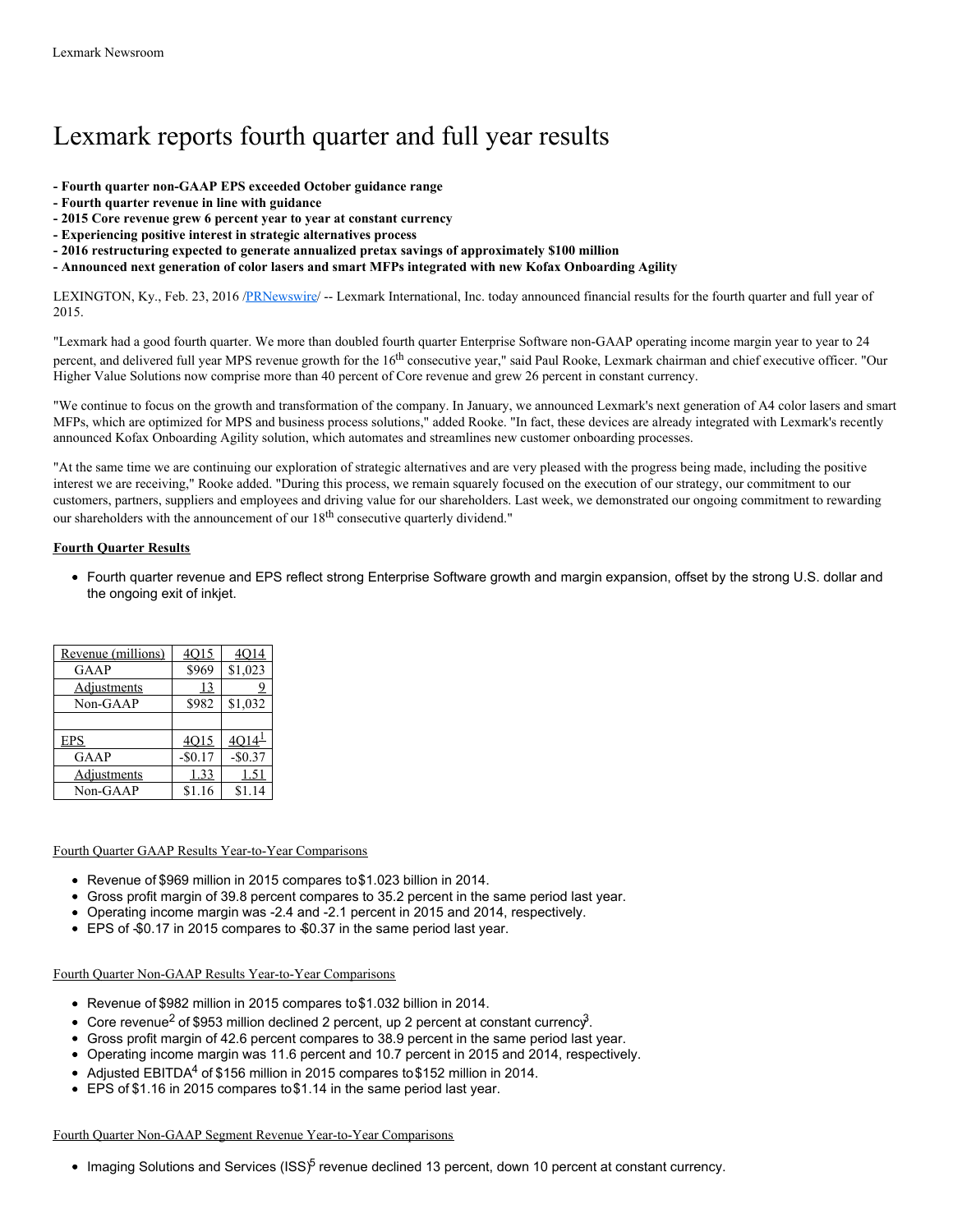- Managed Print Services (MPS)<sup>6</sup> revenue declined 4 percent, up 1 percent at constant currency.
- Non-MPS<sup>7</sup> revenue declined 14 percent, down 10 percent at constant currency.
- Inkjet Exit<sup>8</sup> revenue declined 50 percent, down 48 percent at constant currency.
- Enterprise Software revenue was \$160 million. Excluding adjustments, Enterprise Software revenue of\$174 million grew 75 percent, up 83 percent at constant currency.

# Fourth Quarter Non-GAAP Higher Value Solutions Revenue Year-to-Year Comparisons

- Lexmark's Higher Value Solutions revenue<sup>9</sup> of \$407 million grew 19 percent, up 26 percent at constant currency.
- Higher Value Solutions revenue accounted for 41 percent of total revenue, up from 33 percent in the same period in 2014.

# Fourth Quarter Cash Flow

- Net cash flow provided by operating activities was\$103 million.
- Free cash flow<sup>10</sup> was \$75 million.

# **Full Year Results**

| Revenue (millions) | 2015     | 2014              |
|--------------------|----------|-------------------|
| GAAP               | \$3,551  | \$3,710           |
| Adjustments        | 45       |                   |
| Non-GAAP           | \$3,596  | \$3,728           |
|                    |          |                   |
| <b>EPS</b>         | 2015     | 2014 <sup>1</sup> |
| <b>GAAP</b>        | $-$0.66$ | \$1.26            |
| Adjustments        | 4.19     | 2.73              |
| Non-GAAP           | \$3.53   | \$3.99            |

# Full Year GAAP Results Year-to-Year Comparisons

- Revenue of \$3.551 billion in 2015 compares to\$3.710 billion in 2014.
- Gross profit margin of 39.3 percent compares to 38.0 percent in the same period last year.
- Operating income margin was -0.7 and 4.0 percent in 2015 and 2014, respectively.
- EPS of -\$0.66 in 2015 compares to\$1.26 in the same period last year.

# Full Year Non-GAAP Results Year-to-Year Comparisons

- Revenue of \$3.596 billion in 2015 compares to\$3.728 billion in 2014.
- Core revenue of \$3.454 billion was about flat year to year, up 6 percent at constant currency.
- Lexmark's Annuity revenue<sup>11</sup> of \$2.4 billion comprised 68 percent of Core revenue.
- Gross profit margin of 42.0 percent compares to 40.2 percent in the same period last year.
- Operating income margin was 9.8 percent and 10.6 percent in 2015 and 2014, respectively.
- Adjusted EBITDA of \$521 million in 2015 compares to\$574 million in 2014.
- EPS of \$3.53 in 2015 compares to\$3.99 in the same period last year.

# Full Year Non-GAAP Segment Revenue Year-to-Year Comparisons

- ISS revenue declined 12 percent, down 6 percent at constant currency.
	- MPS revenue grew 1 percent, up 7 percent at constant currency.
	- Non-MPS revenue declined 12 percent, down 7 percent at constant currency.
	- Inkjet Exit revenue declined 44 percent, down 42 percent at constant currency.
- Enterprise Software revenue was \$534 million. Excluding adjustments, Enterprise Software revenue of\$579 million grew 85 percent, up 93 percent at constant currency.
	- Deferred software revenue<sup>12</sup> increased 61 percent year to year.
	- Annualized subscription contract value<sup>13</sup> increased 24 percent year to year.

# Full Year Non-GAAP Higher Value Solutions Revenue Year-to-Year Comparisons

- Lexmark's Higher Value Solutions revenue of\$1.407 billion grew 24 percent, up 32 percent at constant currency.
- Higher Value Solutions revenue accounted for 39 percent of total revenue, up from 30 percent in the same period in 2014.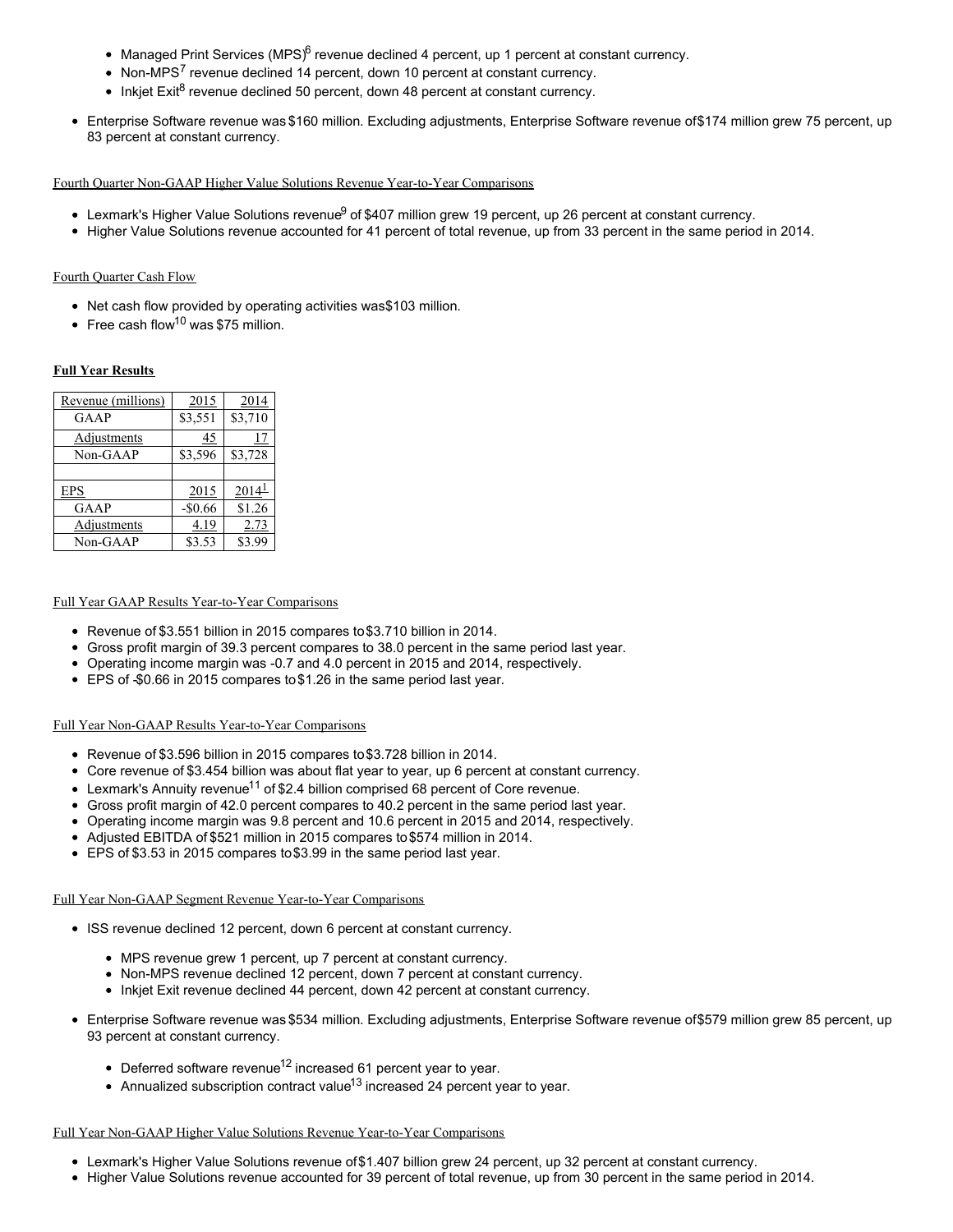# Year End Balance Sheet and Full Year Cash Flow

- Cash<sup>14</sup> was \$158 million at year end, \$108 million of which was non U.S.-based.
- Net Debt<sup>15</sup> was \$903 million. Net cash flow provided by operating activities was \$108 million.
- Free cash flow was \$5 million. Negative free cash flow in 2015 was driven by laser hardware and supplies softness, expenses related to the Kofax acquisition, legal settlements and restructuring.
- Also during the quarter, the company paid its 1<sup> $\#$ h</sup> consecutive quarterly dividend totaling \$22 million in the quarter, and \$89 million for the full year 2015. Last week, the company announced its 18<sup>th</sup> consecutive quarterly dividend.

# **Looking Forward**

# Strategic Alternatives Process

- As previously announced, Lexmark's Board of Directors has authorized the exploration of strategic alternatives to enhance shareholder value and unlock the intrinsic value created by the company.
- On the company's third quarter 2015 earnings call, Lexmark indicated that these alternatives could include a sale of the entire company or spin-off of a portion of the company, including to either strategic or financial buyers.
- Lexmark is very pleased with both the progress and positive interest in the company's strategic alternatives process, and is continuing its evaluation.
- Given the ongoing exploration of strategic alternatives, the company is not providing guidance, will not host a conference call with securities analysts and investors in conjunction with this release, and will remain in its quiet period.
- Lexmark does not intend to comment on the exploration process or disclose further developments until the Board approves a specific transaction or otherwise concludes the exploration of strategic alternatives. No assurance can be given of the outcome of the strategic alternatives review process, including whether any transaction will result or the associated timing or terms.

## 2016 Restructuring Expected to Generate Ongoing Pretax Savings of \$100 Million

- Today, Lexmark is announcing a restructuring program designed to increase profitability and operational efficiency primarily in its ISS segment.
- This program optimizes the ISS structure, mainly to address the effects of the strong U.S. dollar, and it is aligned with the strategic alternatives process.
- Approximately 550 positions worldwide are expected to be eliminated over the next 12 months, a portion of these positions being shifted to low-cost countries. Currently, Lexmark has approximately 14,000 employees worldwide.
- The program is expected to generate approximately \$67 million in savings for 2016 and annualized ongoing savings of approximately \$100 million beginning in 2017. Lexmark expects the savings will be split between operating expense and cost of goods sold, approximately 90 percent and 10 percent, respectively.
- The total pretax cost for these actions is expected to be approximately\$65 million, with \$40 million incurred in 2015 and the remainder in 2016.
- The cash cost for these actions is expected to be incurred in 2016 and total\$59 million.
- The total cash impact of these actions (cash cost net of cash savings) is not expected to result in a material impact on full-year 2016 free cash flow.

# **Next Generation Color Lasers and Smart MFPs Integrated with New Kofax Onboarding Agility**

- Lexmark recently announced its next generation color printers and smart MFPs: CS700 Series Printers, CX700 Series MFPs, CS800 Series Printers and CX800 Series MFPs.
- Lexmark's champion offering, the CX860, offers the highest toner capacity, the largest input/output capacity and the most flexible media support of any A4 color laser MFP. The CX860 rivals the capabilities of A3 products, enabling businesses to bring color production inhouse.
- With a new tablet-like touchscreen interface and flexible media handling, these products are easy to use, require minimal training and enable future integration of business process solutions, such as Lexmark's new Kofax Onboarding Agility, also announced recently.
- Kofax Onboarding Agility is a smart process application solution framework that dramatically reduces process complexity and shortens processing time to improve the onboarding experience for new customers. Onboarding Agility is ideally suited for banking, insurance, healthcare and government.

# **Earnings Materials**

This earnings release and related earnings slides, including reconciliations between GAAP and non-GAAP financial measures, will be available on Lexmark's investor relations website.

# **About Lexmark**

Lexmark (NYSE: LXK) creates enterprise software, hardware and services that remove the inefficiencies of information silos and disconnected processes, connecting people to the information they need at the moment they need it. Open the possibilities at [www.Lexmark.com](http://www.lexmark.com/).

Lexmark, the Lexmark logo and Open the possibilities are trademarks of Lexmark International, Inc., registered in the U.S. and/or other countries. All other trademarks are the property of their respective owners.

"Safe Harbor" Statement under the Private Securities Litigation Reform Act of 1995: Statements in this release which are not historical facts are forward-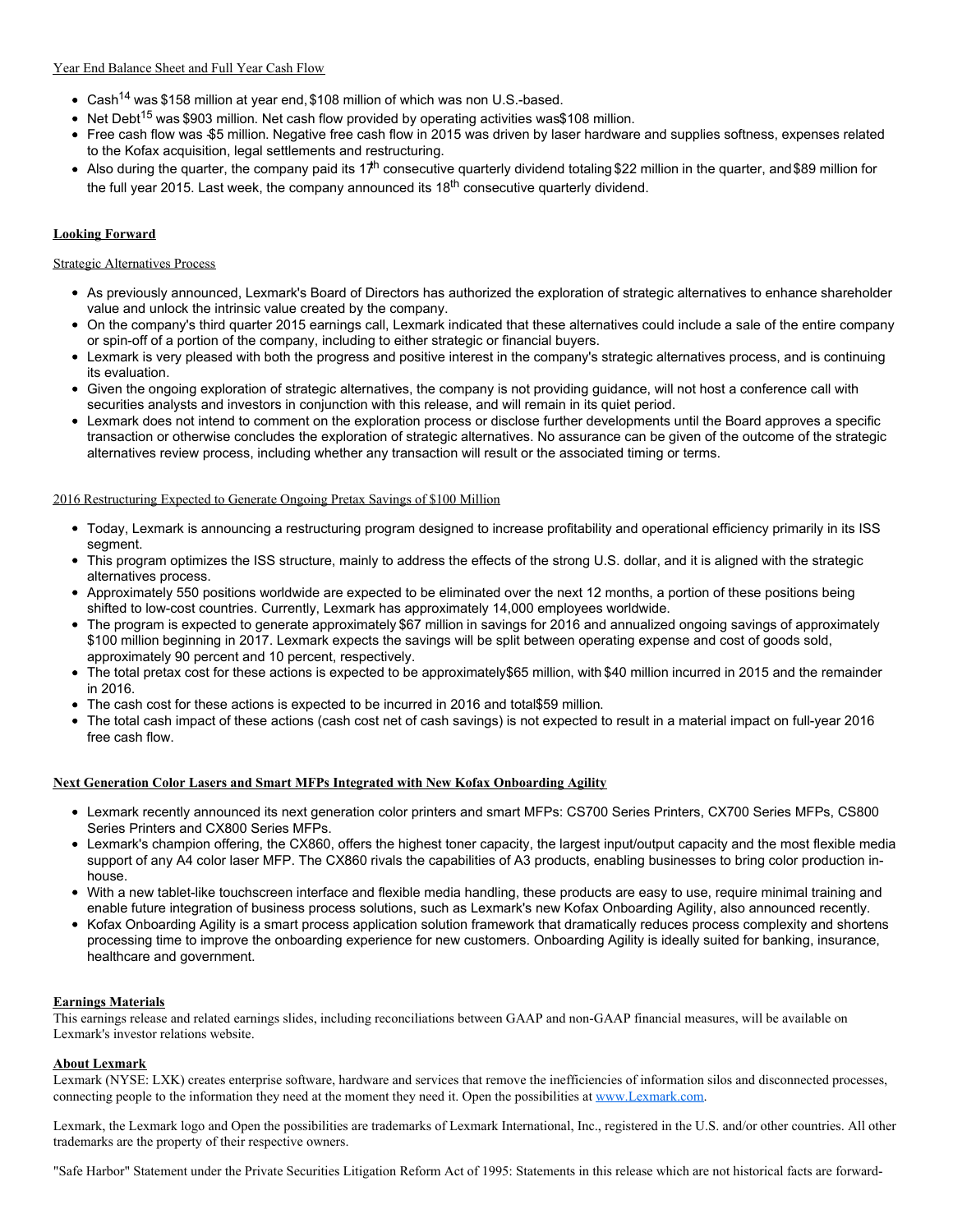looking and involve risks and uncertainties which may cause the company's actual results or performance to be materially different from the results or performance expressed or implied by the forward-looking statements. Factors that may impact such forward-looking statements include, but are not limited to, the company's announcement to explore strategic alternatives may not realize the anticipated benefits of enhancing shareholder value as well as such announcement potentially impacting customer decision making, including delayed or lost orders, inability to attract, retain and motivate key employees, and other business continuity; fluctuations in foreign currency exchange rates; decreased supplies consumption; excessive inventory for the company's reseller channel; aggressive pricing from competitors and resellers; failure to successfully integrate newly acquired businesses; inability to realize all of the anticipated benefits of the company's acquisitions; failure to manage inventory levels or production capacity; possible changes in the size of expected restructuring costs, charges, and savings; market acceptance of new products; continued economic uncertainty related to volatility of the global economy; inability to execute the company's strategy to become an end-to-end solutions provider; changes in the company's tax provisions or tax liabilities; periodic variations affecting revenue and profitability; the failure of information technology systems, including data breaches or cyberattacks; the inability to develop new products and enhance existing products to meet customer needs on a cost competitive basis; reliance on international production facilities, manufacturing partners and certain key suppliers; business disruptions; increased competition in the aftermarket supplies business; inability to obtain and protect the company's intellectual property rights and defend against claims of infringement and/or anticompetitive conduct; ineffective internal controls; customer demands and new regulations related to conflict-free minerals; fees on the company's products or litigation costs required to protect the company's rights; inability to perform under managed print services contracts; terrorist acts; acts of war or other political conflicts; increased investment to support product development and marketing; the financial failure or loss of business with a key customer or reseller; credit risk associated with the company's customers, channel partners, and investment portfolio; the outcome of litigation or regulatory proceedings to which the company may be a party; unforeseen cost impacts as a result of new legislation; changes in a country's political or economic conditions; disruptions at important points of exit and entry and distribution centers; and other risks described in the company's Securities and Exchange Commission filings. The company undertakes no obligation to update any forward-looking statement.

In an effort to provide investors with additional information regarding the company's results as determined by generally accepted accounting principles (GAAP), the company has also disclosed in this press release non-GAAP financial measures such as EBITDA, Adjusted EBITDA, earnings per share amounts and related income statement items which management believes provides useful information to investors. When used in this press release, "non-GAAP" Adjusted EBITDA, earnings per share amounts and related income statement items exclude restructuring charges and project costs, acquisition and divestiture-related adjustments, pension plan actuarial gains/losses, and remediation-related adjustments. The rationale for management's use of non-GAAP measures is included in Appendix A to the financial information attached hereto.

- (1) As reported in Lexmark's 2014 Annual Report on Form 10-K, Lexmark identified a material weakness in accounting for income taxes. As part of the company's continued income tax accounting remediation efforts, tax revisions to correct errors have been made for prior fiscal periods, including 3Q14 and 4Q14. Revisions to GAAP EPS were as follows: 3Q14 EPS of -\$0.05, 4Q14 EPS of +\$0.05, and Full Year 2014 of +\$0.01. Revisions to non-GAAP EPS were as follows: 3Q14 EPS of -\$0.09, 4Q14 EPS of +\$0.03, and Full Year 2014 of -\$0.05.
- (2) Core revenue is defined as total Lexmark revenue minus Inkjet Exit revenue.
- (3) Constant currency is calculated by translating prior period results at current period exchange rates and removing related hedge gains and losses.
- (4) Adjusted EBITDA, a non-GAAP measure, is defined as net earnings plus net interest expense (income), provision for income taxes, depreciation and amortization, excluding restructuring charges and project costs, acquisition and divestiture related adjustments, pension plan actuarial gains or losses, and remediation related adjustments.
- (5) ISS is the acronym for Lexmark's Imaging Solutions and Services segment.
- (6) MPS revenue is defined as ISS laser hardware, supplies and fleet management solutions sold through a managed print services agreement.
- (7) Non-MPS revenue is defined as ISS laser hardware, laser supplies, dot matrix hardware, and dot matrix supplies not sold as a part of an MPS agreement. Non-MPS also includes parts and service related to hardware maintenance.
- (8) Inkjet Exit is defined as consumer and business inkjet hardware and supplies that the company is exiting.
- (9) Higher Value Solutions revenue is defined as combined MPS and Enterprise Software revenue.
- (10) Free cash flow, a non-GAAP measure, is defined as net cash flows provided by operating activities minus purchases of property, plant and equipment plus proceeds from sale of fixed assets if applicable.
- (11) Annuity revenue includes laser supplies, laser extended warranty, software subscriptions, and software maintenance for the trailing four quarters.
- (12) Deferred software revenue is defined as amounts billed to customers but not yet recognized as software revenue.
- (13) Annualized subscription contract value indicates value for the upcoming four quarters.
- (14) Cash is defined as cash, cash equivalents and current marketable securities.
- (15) Net debt or Net cash, a non-GAAP measure, is defined as Cash minus long-term and short-term debt.

# **LEXMARK INTERNATIONAL, INC. AND SUBSIDIARIES CONSOLIDATED CONDENSED STATEMENTS OF EARNINGS** *(In Millions, Except Per Share Amounts)*

*(Unaudited)*

|                              |             | <b>Three Months Ended</b><br>December 31 |               | <b>Years Ended</b><br>December 31 |
|------------------------------|-------------|------------------------------------------|---------------|-----------------------------------|
|                              | 2015        | 2014                                     | 2015          | 2014                              |
| Revenue:                     |             |                                          |               |                                   |
| Product                      | \$<br>786.7 | \$<br>880.3                              | 2,890.2<br>\$ | 3,203.9<br>S                      |
| Service                      | 182.1       | 142.6                                    | 661.0         | 506.6                             |
| <b>Total Revenue</b>         | 968.8       | 1,022.9                                  | 3,551.2       | 3,710.5                           |
| Cost of revenue:             |             |                                          |               |                                   |
| Product                      | 476.1       | 561.4                                    | 1,743.9       | 1,931.3                           |
| Service                      | 106.8       | 101.2                                    | 408.9         | 360.1                             |
| Restructuring-related costs  | 0.7         | 0.6                                      | 1.6           | 9.3                               |
| <b>Total Cost of revenue</b> | 583.6       | 663.2                                    | 2,154.4       | 2,300.7                           |
|                              | 385.2       | 359.7                                    | 1.396.8       | 1.409.8                           |

**Gross profit**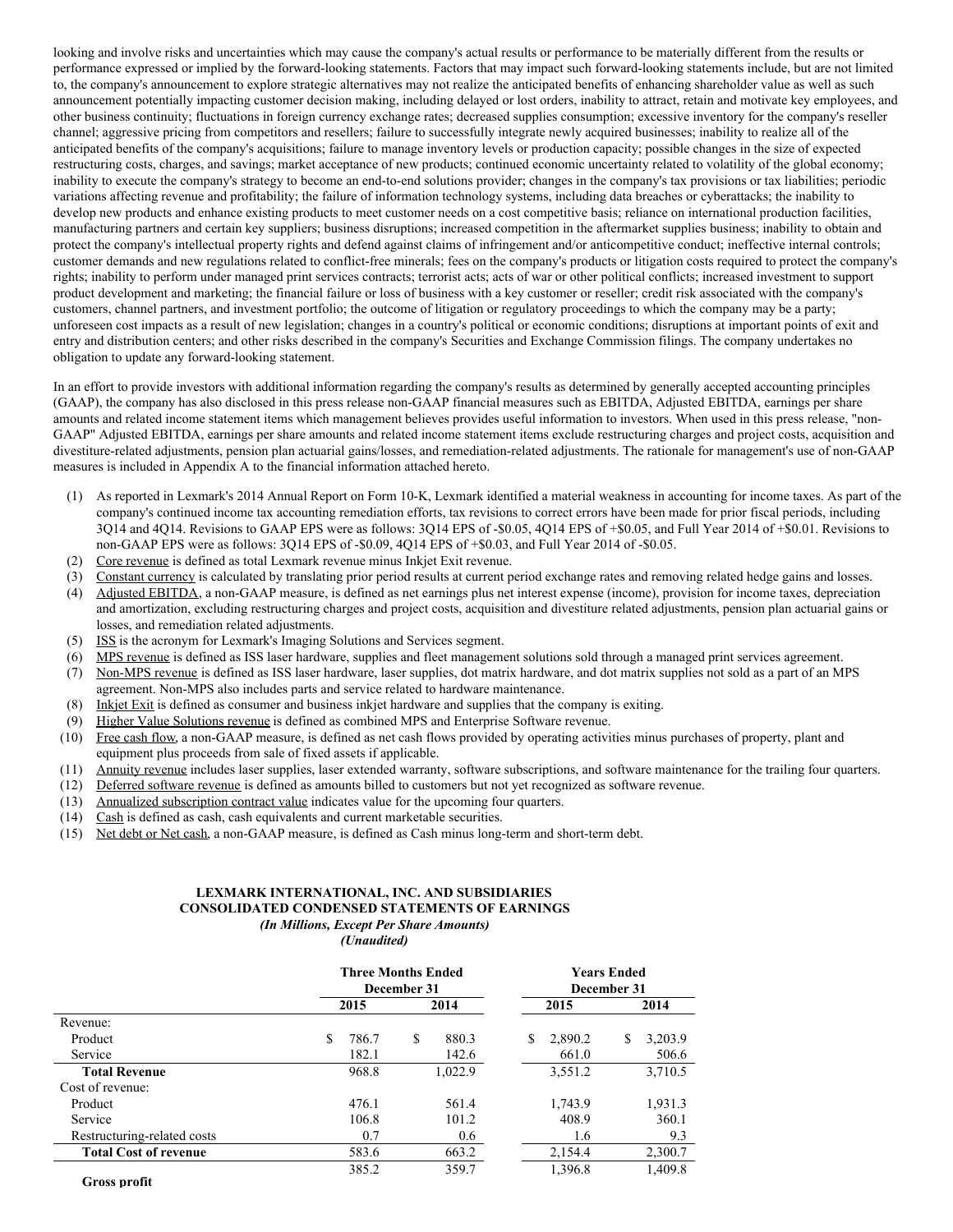| Research and development                 |     | 87.3   | 107.3        |    | 332.2   |    | 354.5   |
|------------------------------------------|-----|--------|--------------|----|---------|----|---------|
| Selling, general and administrative      |     | 278.1  | 270.7        |    | 1,014.1 |    | 888.2   |
| Restructuring and related charges        |     | 42.8   | 3.3          |    | 75.0    |    | 17.9    |
| <b>Operating expense</b>                 |     | 408.2  | 381.3        |    | 1,421.3 |    | 1,260.6 |
| <b>Operating (loss) income</b>           |     | (23.0) | (21.6)       |    | (24.5)  |    | 149.2   |
| Interest expense (income), net           |     | 11.2   | 8.2          |    | 39.4    |    | 31.6    |
| Other expense (income), net              |     | 0.3    | 2.0          |    | 3.8     |    | 4.2     |
| (Loss) earnings before income taxes      |     | (34.5) | (31.8)       |    | (67.7)  |    | 113.4   |
| (Benefit) provision for income taxes     |     | (23.8) | (9.2)        |    | (27.3)  |    | 33.5    |
| Net (loss) earnings                      | \$  | (10.7) | \$<br>(22.6) | \$ | (40.4)  | \$ | 79.9    |
| Net (loss) earnings per share:           |     |        |              |    |         |    |         |
| Basic                                    | \$  | (0.17) | \$<br>(0.37) | \$ | (0.66)  | \$ | 1.29    |
| Diluted                                  | \$  | (0.17) | \$<br>(0.37) | \$ | (0.66)  | \$ | 1.26    |
| Shares used in per share calculation:    |     |        |              |    |         |    |         |
| Basic                                    |     | 61.9   | 61.6         |    | 61.6    |    | 62.0    |
| Diluted                                  |     | 61.9   | 61.6         |    | 61.6    |    | 63.2    |
| Cash dividends declared per common share | \$. | 0.36   | \$<br>0.36   | \$ | 1.44    | S  | 1.38    |

## **LEXMARK INTERNATIONAL, INC. AND SUBSIDIARIES CONSOLIDATED CONDENSED STATEMENTS OF FINANCIAL POSITION** *(In Millions)*

*(Unaudited)*

|                                                                                         | December 31, | December 31,<br>2014 |               |           |
|-----------------------------------------------------------------------------------------|--------------|----------------------|---------------|-----------|
| <b>ASSETS</b>                                                                           |              |                      |               |           |
| Current assets:                                                                         |              |                      |               |           |
| Cash and cash equivalents                                                               | \$           | 158.3                | \$            | 309.3     |
| Marketable securities                                                                   |              |                      |               | 624.6     |
| Trade receivables, net                                                                  |              | 434.2                |               | 424.1     |
| Inventories                                                                             |              | 231.9                |               | 253.0     |
| Prepaid expenses and other current assets                                               |              | 204.9                |               | 218.7     |
| <b>Total current assets</b>                                                             |              | 1,029.3              |               | 1,829.7   |
| Property, plant and equipment, net                                                      |              | 740.2                |               | 786.1     |
| Goodwill                                                                                |              | 1,325.1              |               | 603.4     |
| Intangibles, net                                                                        |              | 532.5                |               | 264.3     |
| Other assets                                                                            |              | 285.3                |               | 201.0     |
| <b>Total assets</b>                                                                     | \$           | 3,912.4              | \$            | 3,684.5   |
| <b>LIABILITIES AND STOCKHOLDERS' EQUITY</b><br>Current liabilities:<br>Accounts payable | \$           | 501.7                | \$            | 532.8     |
| Accrued liabilities                                                                     |              | 669.8                |               | 672.3     |
| <b>Total current liabilities</b>                                                        |              | 1,171.5              |               | 1,205.1   |
| Long-term debt, net of unamortized issuance costs                                       |              | 1,061.3              |               | 696.5     |
| Other liabilities                                                                       |              | 561.6                |               | 492.3     |
| <b>Total liabilities</b>                                                                |              | 2,794.4              |               | 2,393.9   |
| Stockholders' equity:                                                                   |              |                      |               |           |
| Common stock and capital in excess of par                                               |              | 1,026.9              |               | 956.7     |
| Retained earnings                                                                       |              | 1,292.8              |               | 1,425.0   |
| Treasury stock, net                                                                     |              | (1,036.7)            |               | (1,006.4) |
| Accumulated other comprehensive loss                                                    |              | (165.0)              |               | (84.7)    |
| Total stockholders' equity                                                              |              | 1,118.0              |               | 1,290.6   |
| Total liabilities and stockholders' equity                                              | \$           | 3.912.4              | <sup>\$</sup> | 3.684.5   |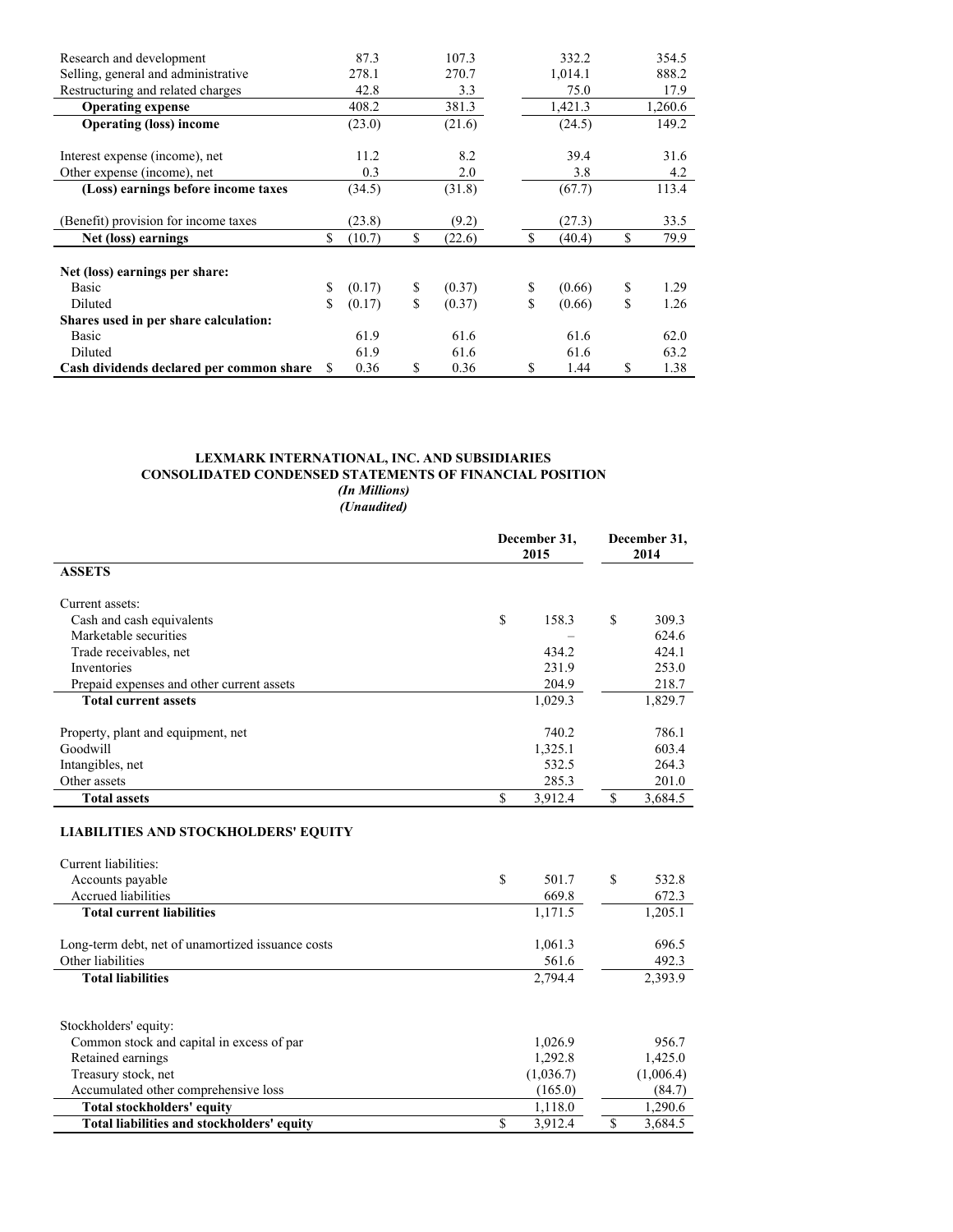# **LEXMARK INTERNATIONAL, INC. AND SUBSIDIARIES RECONCILIATION OF GAAP TO NON-GAAP MEASURES** *(In Millions, Except Per Share Amounts)*

*(Unaudited)*

|                                                                         | <b>Three Months Ended</b> |             |              |        | <b>Years Ended</b> |             |               |      |  |  |
|-------------------------------------------------------------------------|---------------------------|-------------|--------------|--------|--------------------|-------------|---------------|------|--|--|
|                                                                         |                           | December 31 |              |        |                    | December 31 |               |      |  |  |
|                                                                         |                           | 2015        |              | 2014   |                    | 2015        |               | 2014 |  |  |
| <b>Net (Loss) Earnings</b>                                              |                           |             |              |        |                    |             |               |      |  |  |
| <b>GAAP</b>                                                             | \$                        | (11)        | \$           | (23)   | \$                 | (40)        | \$            | 80   |  |  |
| Restructuring charges and project costs                                 |                           | 29          |              | 7      |                    | 61          |               | 32   |  |  |
| Acquisition, divestiture and strategic alternatives-related adjustments |                           | 46          |              | 27     |                    | 187         |               | 84   |  |  |
| Actuarial loss on pension plan                                          |                           | 5           |              | 59     |                    | 5           |               | 57   |  |  |
| Remediation-related costs                                               |                           | 3           |              |        |                    | 4           |               |      |  |  |
| <b>Non-GAAP</b>                                                         | <sup>\$</sup>             | 72          | $\mathbb S$  | 70     | S.                 | 218         | <sup>\$</sup> | 253  |  |  |
| <b>EBITDA and Adjusted EBITDA</b>                                       |                           |             |              |        |                    |             |               |      |  |  |
| <b>GAAP Net (Loss) Earnings</b>                                         | \$                        | (11)        | \$           | (23)   | \$                 | (40)        | \$            | 80   |  |  |
| Interest expense (income), net                                          |                           | 11          |              | 8      |                    | 39          |               | 32   |  |  |
| (Benefit) provision for income taxes                                    |                           | (24)        |              | (9)    |                    | (27)        |               | 34   |  |  |
| Depreciation and amortization                                           |                           | 80          |              | 65     |                    | 303         |               | 262  |  |  |
| <b>EBITDA</b>                                                           | $\mathbb{S}$              | 57          | $\mathbb{S}$ | 41     | \$                 | 274         | $\mathbb S$   | 407  |  |  |
| Restructuring charges and project costs                                 |                           | 47          |              | 10     |                    | 86          |               | 42   |  |  |
| Acquisition, divestiture and strategic alternatives-related adjustments |                           | 39          |              | 18     |                    | 144         |               | 44   |  |  |
| Actuarial loss on pension plan                                          |                           | 8           |              | 84     |                    | 9           |               | 81   |  |  |
| Remediation-related costs                                               |                           | 4           |              |        |                    | 8           |               |      |  |  |
| <b>Adjusted EBITDA</b>                                                  | <sup>\$</sup>             | 156         | $\mathbb{S}$ | 152    | $\mathbb{S}$       | 521         | <sup>\$</sup> | 574  |  |  |
| (Loss) Earnings Per Share                                               |                           |             |              |        |                    |             |               |      |  |  |
| <b>GAAP</b>                                                             | \$                        | (0.17)      | \$           | (0.37) | \$                 | (0.66)      | S             | 1.26 |  |  |
| Restructuring charges and project costs                                 |                           | 0.47        |              | 0.12   |                    | 0.99        |               | 0.51 |  |  |
| Acquisition, divestiture and strategic alternatives-related adjustments |                           | 0.74        |              | 0.43   |                    | 3.04        |               | 1.33 |  |  |
| Actuarial loss on pension plan                                          |                           | 0.08        |              | 0.95   |                    | 0.09        |               | 0.90 |  |  |
| Remediation-related costs                                               |                           | 0.04        |              |        |                    | 0.07        |               |      |  |  |
| <b>Non-GAAP</b>                                                         | <sup>\$</sup>             | 1.16        | $\mathbf S$  | 1.14   | \$                 | 3.53        | \$.           | 3.99 |  |  |

**Refer to Appendix 1 for discussion of management's use of GAAP and Non-GAAP measures.**

**Totals may not foot due to rounding.**

# **LEXMARK INTERNATIONAL, INC. AND SUBSIDIARIES RECONCILIATION OF GAAP TO NON-GAAP MEASURES** *(In Millions) (Unaudited)*

|                                                         |        | <b>Three Months Ended</b><br>December 31 |    |       |     | <b>Years Ended</b><br>December 31 |     |         |  |
|---------------------------------------------------------|--------|------------------------------------------|----|-------|-----|-----------------------------------|-----|---------|--|
|                                                         |        | 2015                                     |    | 2014  |     | 2015                              |     | 2014    |  |
| Revenue                                                 | (1)    |                                          |    |       |     |                                   |     |         |  |
| <b>GAAP</b>                                             | \$     | 969                                      | \$ | 1,023 | \$  | 3,551                             | \$  | 3,710   |  |
| Acquisition-related adjustments                         | [A][B] | 13                                       |    | 9     |     | 45                                |     | 17      |  |
| <b>Non-GAAP</b>                                         |        | 982                                      | \$ | 1,032 |     | 3,596                             | \$  | 3,728   |  |
| <b>Higher Value Solutions Revenue</b>                   | (2)    |                                          |    |       |     |                                   |     |         |  |
| <b>GAAP</b>                                             | \$     | 969                                      | \$ | 1,023 | \$  | 3,551                             | \$  | 3,710   |  |
| <b>Inkjet Exit Revenue</b>                              |        | (29)                                     |    | (58)  |     | (143)                             |     | (257)   |  |
| Non-MPS Revenue                                         |        | (547)                                    |    | (633) |     | (2,047)                           |     | (2,337) |  |
| <b>Higher Value Solutions Revenue</b>                   |        | 393                                      | S  | 332   | \$. | 1,362                             | \$  | 1,117   |  |
| Acquisition-related adjustments                         | [A][B] | 13                                       |    | 9     |     | 45                                |     | 17      |  |
| <b>Higher Value Solutions Revenue,</b>                  |        |                                          |    |       |     |                                   |     |         |  |
| excluding acquisition-related adjustments               |        | 407                                      | \$ | 341   |     | 1,407                             | \$. | 1,134   |  |
| Constant currency adjustments                           |        |                                          |    |       |     |                                   |     |         |  |
|                                                         |        | (4)                                      |    | (20)  |     | (12)                              |     | (74)    |  |
| Non $\Gamma$ $\Lambda$ $\Lambda$ D of constant currency | \$     | 403                                      | \$ | 321   | \$  | 1,394                             | \$  | 1,060   |  |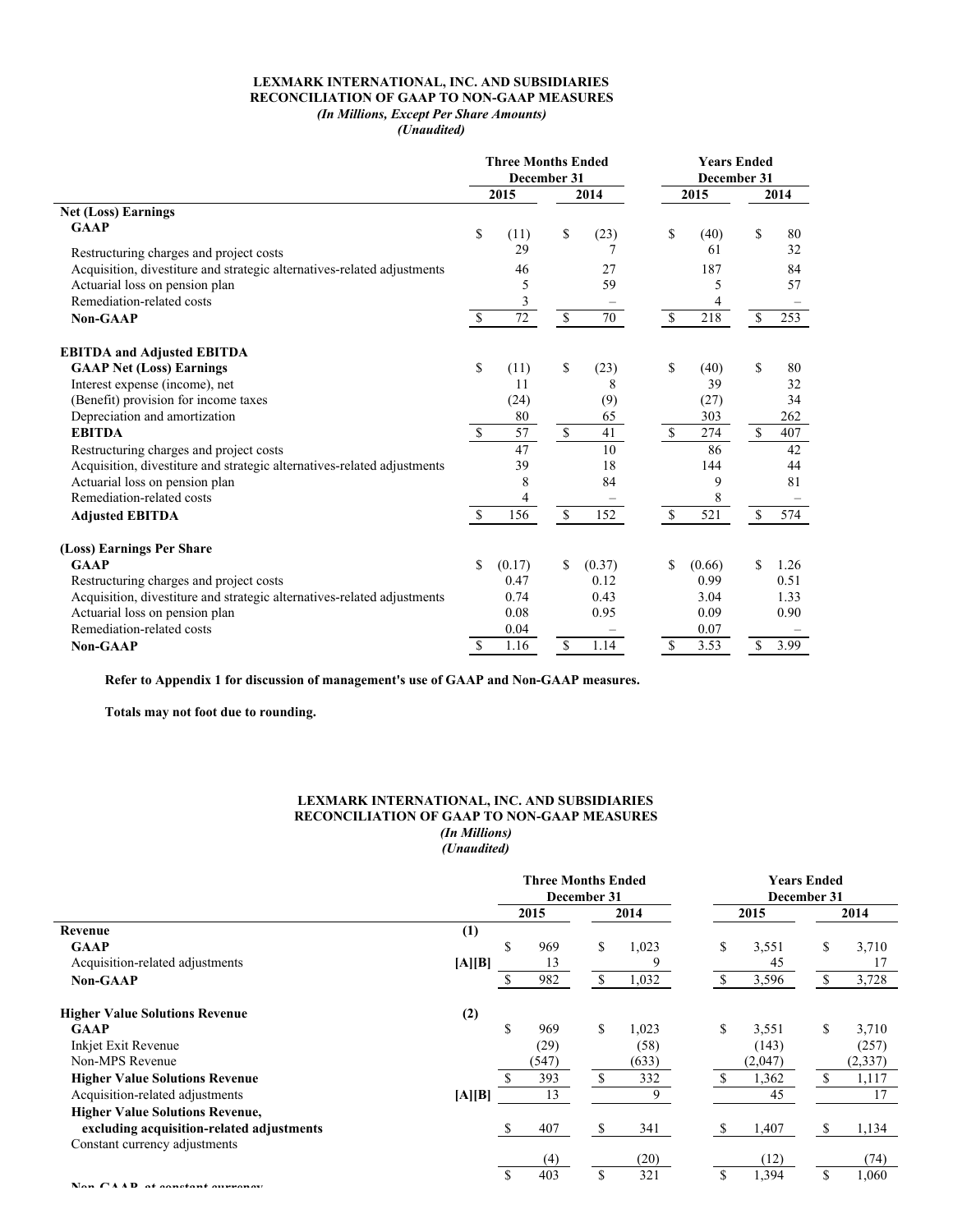**Non-GAAP, at constant currency**

| <b>Core Revenue</b>                | (3)    |    |      |             |   |       |     |       |
|------------------------------------|--------|----|------|-------------|---|-------|-----|-------|
| <b>GAAP</b>                        |        | Ф  | 969  | \$<br>1,023 | S | 3,551 | \$  | 3,710 |
| Inkjet Exit Revenue                |        |    | (29) | (58)        |   | (143) |     | (257) |
| Acquisition-related adjustments    | [A][B] |    | 13   |             |   | 45    |     |       |
| <b>Core Revenue</b>                |        |    | 953  | \$<br>974   |   | 3,454 | S   | 3,471 |
| Constant currency adjustments      |        |    | (22) | (65)        |   | (74)  |     | (273) |
| Non-GAAP, at constant currency     |        |    | 931  | 909         |   | 3,380 | ъ   | 3,198 |
| <b>Enterprise Software Revenue</b> | (4)    |    |      |             |   |       |     |       |
| <b>GAAP</b>                        |        | ה. | 160  | \$<br>90    | ¢ | 534   | \$  | 296   |
| Acquisition-related adjustments    | [A][B] |    | 13   | 9           |   | 45    |     |       |
| Non-GAAP                           |        |    | 174  | \$<br>99    |   | 579   | \$. | 313   |
| Constant currency adjustments      |        |    |      | (4)         |   |       |     | (13)  |
| Non-GAAP, at constant currency     |        |    | 174  | \$<br>95    |   | 579   | S   | 300   |

|                                                       |     | <b>Three Months Ended</b> |                          |                          |       | <b>Years Ended</b>                |                          |                          |          |  |
|-------------------------------------------------------|-----|---------------------------|--------------------------|--------------------------|-------|-----------------------------------|--------------------------|--------------------------|----------|--|
|                                                       |     |                           |                          | December 31              |       |                                   |                          | December 31              |          |  |
|                                                       |     |                           | 2015                     |                          | 2014  |                                   | 2015                     |                          | 2014     |  |
| <b>Annuity Revenue</b>                                | (5) |                           |                          |                          |       |                                   |                          |                          |          |  |
| <b>GAAP</b>                                           |     | \$                        | 969                      | \$                       | 1,023 | \$                                | 3,551                    | \$                       | 3,710    |  |
| Inkjet Exit Revenue                                   |     |                           | (29)                     |                          | (58)  |                                   | (143)                    |                          | (257)    |  |
| Non-Annuity Revenue                                   |     |                           | (322)                    |                          | (315) |                                   | (1,095)                  |                          | (1,049)  |  |
| <b>Annuity Revenue</b>                                |     | $\mathbb{S}$              | 618                      | $\mathbb{S}$             | 650   | $\mathbb{S}% _{t}\left( t\right)$ | 2,314                    | $\mathbf{\$\}$           | 2,405    |  |
| Acquisition-related adjustments                       |     |                           | 11                       |                          | 5     |                                   | 37                       |                          | 8        |  |
| <b>Non-GAAP</b>                                       |     | ${\mathbb S}$             | 629                      | ${\mathbb S}$            | 655   | ${\mathbb S}$                     | 2,351                    | ${\mathbb S}$            | 2,414    |  |
| <b>Imaging Solutions and Services ("ISS") Revenue</b> | (6) |                           |                          |                          |       |                                   |                          |                          |          |  |
| <b>GAAP</b>                                           |     | \$                        | 808                      | \$                       | 933   | \$                                | 3,017                    | \$                       | 3,415    |  |
| Constant currency adjustments                         |     |                           | (22)                     |                          | (63)  |                                   | (74)                     |                          | (272)    |  |
| Non-GAAP, at constant currency                        |     | $\mathbb{S}$              | 786                      | $\overline{\mathcal{S}}$ | 870   | $\mathbb{S}$                      | 2,944                    | $\mathbb S$              | 3,143    |  |
| <b>Managed Print Services ("MPS") Revenue</b>         | (7) |                           |                          |                          |       |                                   |                          |                          |          |  |
| <b>GAAP ISS Revenue</b>                               |     | \$                        | 808                      | \$                       | 933   | $\mathbf S$                       | 3,017                    | \$                       | 3,415    |  |
| <b>Inkjet Exit Revenue</b>                            |     |                           | (29)                     |                          | (58)  |                                   | (143)                    |                          | (257)    |  |
| Non-MPS Revenue                                       |     |                           | (547)                    |                          | (633) |                                   | (2,047)                  |                          | (2, 337) |  |
| <b>MPS Revenue</b>                                    |     | $\mathbb{S}$              | 233                      | $\sqrt{\ }$              | 242   | $\$$                              | 828                      | $\mathcal{S}$            | 821      |  |
| Constant currency adjustments                         |     |                           | (4)                      |                          | (16)  |                                   | (12)                     |                          | (61)     |  |
| Non-GAAP, at constant currency                        |     | $\sqrt{3}$                | 229                      | $\sqrt{S}$               | 226   | $\sqrt{s}$                        | 816                      | $\sqrt{s}$               | 761      |  |
| <b>Non-MPS Revenue</b>                                | (8) |                           |                          |                          |       |                                   |                          |                          |          |  |
| <b>GAAP ISS Revenue</b>                               |     | \$                        | 808                      | \$                       | 933   | \$                                | 3,017                    | \$                       | 3,415    |  |
| <b>Inkjet Exit Revenue</b>                            |     |                           | (29)                     |                          | (58)  |                                   | (143)                    |                          | (257)    |  |
| <b>MPS</b> Revenue                                    |     |                           | (233)                    |                          | (242) |                                   | (828)                    |                          | (821)    |  |
| <b>Non-MPS Revenue</b>                                |     | \$                        | 547                      | $\mathbb{S}$             | 633   | \$                                | 2,047                    | \$                       | 2,337    |  |
| Constant currency adjustments                         |     |                           | (18)                     |                          | (45)  |                                   | (61)                     |                          | (199)    |  |
| Non-GAAP, at constant currency                        |     | $\sqrt{S}$                | 528                      | $\sqrt{S}$               | 588   | $\sqrt{3}$                        | 1,986                    | $\sqrt{3}$               | 2,138    |  |
| <b>Inkjet Exit Revenue</b>                            | (9) |                           |                          |                          |       |                                   |                          |                          |          |  |
| <b>GAAP ISS Revenue</b>                               |     | \$                        | 808                      | \$                       | 933   | \$                                | 3,017                    | \$                       | 3,415    |  |
| <b>MPS</b> Revenue                                    |     |                           | (233)                    |                          | (242) |                                   | (828)                    |                          | (821)    |  |
| Non-MPS Revenue                                       |     |                           | (547)                    |                          | (633) |                                   | (2,047)                  |                          | (2, 337) |  |
| <b>Inkjet Exit Revenue</b>                            |     | \$                        | 29                       | $\mathcal{S}$            | 58    | \$                                | 143                      | $\mathbb S$              | 257      |  |
| Constant currency adjustments                         |     |                           | $\overline{\phantom{m}}$ |                          | (2)   |                                   | $\overline{\phantom{m}}$ |                          | (12)     |  |
| Non-GAAP, at constant currency                        |     | $\overline{\mathcal{S}}$  | 29                       | $\overline{\mathcal{S}}$ | 56    | $\overline{\mathcal{S}}$          | $\overline{143}$         | $\overline{\mathcal{S}}$ | 245      |  |

|                                    |      | <b>Three Months Ended</b><br>December 31 |        |                      | <b>Years Ended</b><br>December 31 |                      |  |
|------------------------------------|------|------------------------------------------|--------|----------------------|-----------------------------------|----------------------|--|
|                                    | 2015 | 2014                                     |        | 2015                 |                                   | 2014                 |  |
| <b>Deferred Software Revenue</b>   | (10) |                                          |        |                      |                                   |                      |  |
| <b>GAAP</b>                        |      |                                          |        | 197                  | S                                 | 117                  |  |
| Acquisition-related adjustments    |      |                                          |        | 17                   |                                   | 16                   |  |
| <b>Non-GAAP</b>                    |      |                                          |        | 214                  |                                   | 133                  |  |
| <b>Net (Debt) Cash/Investments</b> | (11) |                                          | $\sim$ | $\sim$ $\sim$ $\sim$ | $\sim$                            | $\sim$ $\sim$ $\sim$ |  |

**GAAP Cash and Cash Equivalents & Marketable Securities** \$ <sup>158</sup> \$ <sup>934</sup> Long-term and short-term debt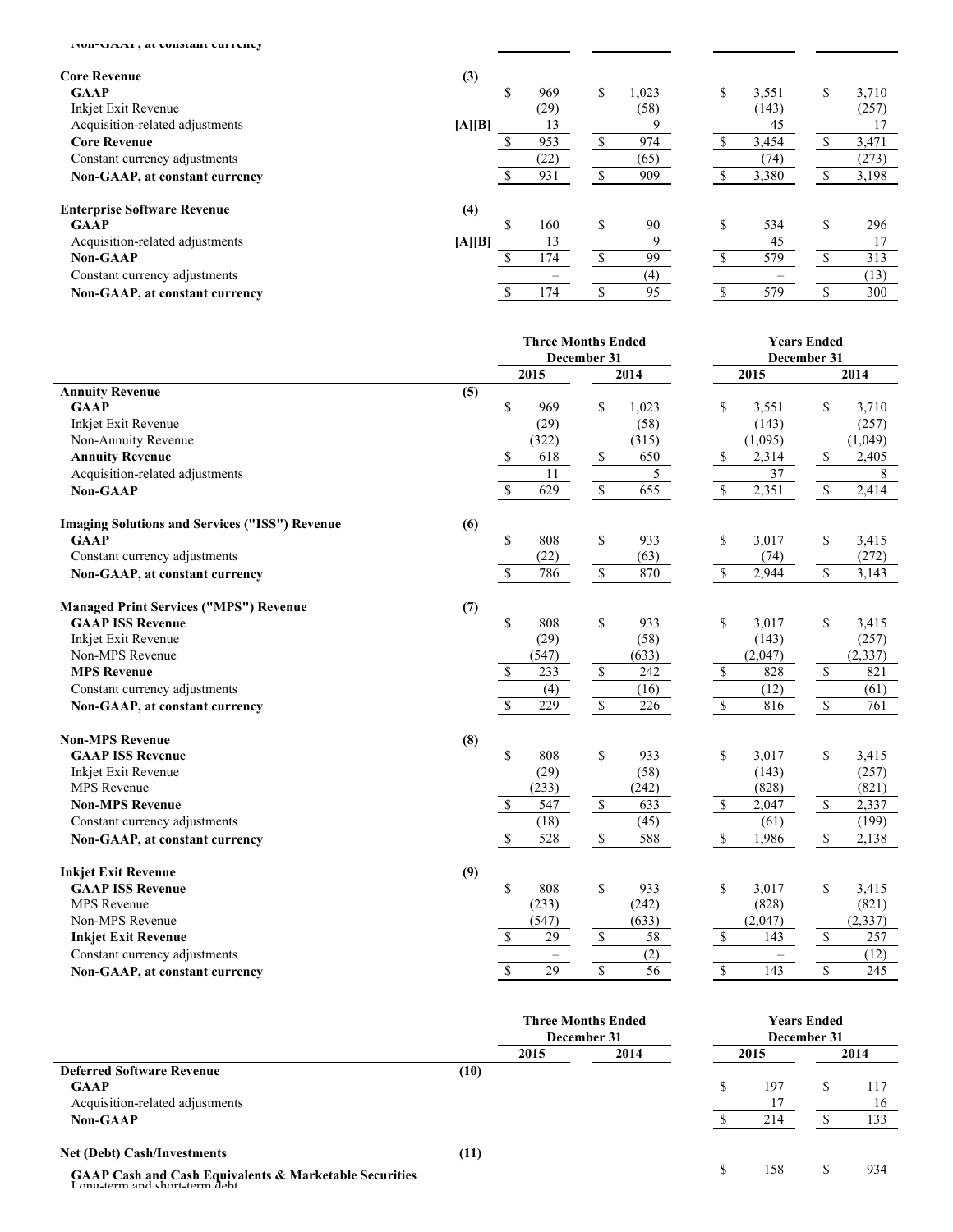| Long-term and snort-term debt<br><b>Non-GAAP Net (Debt) Cash/Investments</b>                                                                                     |                                |                    |                           |                    |                      |                   | 683                 | \$                 | (697)                  |
|------------------------------------------------------------------------------------------------------------------------------------------------------------------|--------------------------------|--------------------|---------------------------|--------------------|----------------------|-------------------|---------------------|--------------------|------------------------|
| <b>Free Cash Flow</b><br><b>GAAP Cash Flows Provided by Operating Activities</b><br>Purchases of property, plant and equipment<br><b>Non-GAAP Free Cash Flow</b> | (12)                           | \$<br>$\mathbb{S}$ | 103<br>(28)<br>75         | \$<br>$\mathbb{S}$ | 188<br>(30)<br>158   | \$<br>$\mathbb S$ | 108<br>(113)<br>(5) | \$<br>$\mathbb{S}$ | 423<br>(136)<br>287    |
| <b>Gross Profit</b><br><b>GAAP</b>                                                                                                                               |                                | $\mathbf S$        | 385                       | $\mathbb S$        | 360                  | \$                | 1,397               | $\mathbb S$        | 1,410                  |
| Restructuring charges and project costs<br>Acquisition-related adjustments<br>Actuarial loss on pension plan<br><b>Non-GAAP</b>                                  | [C]<br>[D]<br>[A][B]<br>[E][F] | \$                 | $\mathbf{1}$<br>32<br>419 | $\mathbb{S}$       | 1<br>22<br>20<br>402 | \$                | 2<br>111<br>1,510   | $\$$               | 9<br>62<br>19<br>1,500 |
| Gross Profit Margin (%)                                                                                                                                          |                                |                    |                           |                    |                      |                   |                     |                    |                        |
| <b>GAAP</b>                                                                                                                                                      |                                |                    | 39.8%                     |                    | 35.2%                |                   | 39.3%               |                    | 38.0%                  |
| Restructuring charges and project costs                                                                                                                          |                                |                    | 0.1%                      |                    | $0.1\%$              |                   | $0.0\%$             |                    | $0.2\%$                |
| Acquisition-related adjustments                                                                                                                                  |                                |                    | 3.2%                      |                    | 2.1%                 |                   | 3.1%                |                    | $1.7\%$                |
| Actuarial loss on pension plan                                                                                                                                   |                                |                    | 0.1%                      |                    | 1.9%                 |                   | $0.0\%$             |                    | 0.5%                   |
| <b>Non-GAAP</b>                                                                                                                                                  |                                |                    | 42.6%                     |                    | 38.9%                |                   | 42.0%               |                    | 40.2%                  |
| <b>Operating (Loss) Income</b>                                                                                                                                   |                                |                    |                           |                    |                      |                   |                     |                    |                        |
| <b>GAAP</b>                                                                                                                                                      |                                | S.                 | (23)                      | \$                 | (22)                 | \$                | (25)                | $\mathbb S$        | 149                    |
| Restructuring charges and project costs                                                                                                                          | [C]<br>[D]                     |                    | 48                        |                    | 10                   |                   | 88                  |                    | 46                     |
| Acquisition, divestiture and strategic alternatives-related<br>adjustments                                                                                       | [A][B]                         |                    | 76                        |                    | 38                   |                   | 274                 |                    | 121                    |
| Actuarial loss on pension plan                                                                                                                                   | E[ F]                          |                    | 8                         |                    | 84                   |                   | 9                   |                    | 81                     |
| Remediation-related costs                                                                                                                                        | [G]                            |                    | 4                         |                    |                      |                   | 8                   |                    |                        |
| <b>Non-GAAP</b>                                                                                                                                                  |                                | S.                 | 114                       | \$                 | 111                  | $\mathbf S$       | 354                 | $\mathbf S$        | 397                    |
|                                                                                                                                                                  |                                |                    |                           |                    |                      |                   |                     |                    |                        |

|                                                               | December 31 | <b>Three Months Ended</b> | <b>Years Ended</b><br>December 31 |            |  |  |  |
|---------------------------------------------------------------|-------------|---------------------------|-----------------------------------|------------|--|--|--|
|                                                               | 2015        | 2014                      | 2015                              | 2014       |  |  |  |
| <b>Operating (Loss) Income Margin (%)</b>                     |             |                           |                                   |            |  |  |  |
| <b>GAAP</b>                                                   | $(2.4)\%$   | $(2.1)\%$                 | (0.7)%                            | $4.0\%$    |  |  |  |
| Restructuring charges and project costs                       | 4.9%        | $1.0\%$                   | 2.5%                              | $1.2\%$    |  |  |  |
| Acquisition, divestiture and strategic alternatives-related   |             |                           |                                   |            |  |  |  |
| adjustments                                                   | 7.8%        | 3.7%                      | $7.6\%$                           | $3.2\%$    |  |  |  |
| Actuarial loss on pension plan                                | $0.9\%$     | 8.1%                      | $0.2\%$                           | $2.2\%$    |  |  |  |
| Remediation-related costs                                     | 0.4%        |                           | $0.2\%$                           |            |  |  |  |
| <b>Non-GAAP</b>                                               | 11.6%       | 10.7%                     | 9.8%                              | $10.6\%$   |  |  |  |
| <b>Enterprise Software Operating (Loss) Income</b>            |             |                           |                                   |            |  |  |  |
| <b>GAAP</b>                                                   | \$<br>(14)  | \$<br>(23)                | \$<br>(88)                        | \$<br>(89) |  |  |  |
| Restructuring charges and project costs                       |             | 3                         | 21                                | 11         |  |  |  |
| Acquisition-related adjustments                               | 51          | 30                        | 177                               | 92         |  |  |  |
| <b>Non-GAAP</b>                                               | 42          | \$<br>11                  | 110                               | \$<br>14   |  |  |  |
| <b>Enterprise Software Operating (Loss) Income Margin (%)</b> |             |                           |                                   |            |  |  |  |
| <b>GAAP</b>                                                   | $(8.5)\%$   | $(25.2)\%$                | $(16.5)\%$                        | $(29.9)\%$ |  |  |  |
| Restructuring charges and project costs                       | 2.6%        | $3.2\%$                   | 3.7%                              | $3.6\%$    |  |  |  |
| Acquisition-related adjustments                               | 29.1%       | 30.3%                     | 30.5%                             | 29.3%      |  |  |  |
| <b>Non-GAAP</b>                                               | 23.9%       | $10.7\%$                  | 19.0%                             | $4.6\%$    |  |  |  |

**Refer to Appendix 1 for discussion of management's use of GAAP and Non-GAAP measures.**

**Totals may not foot due to rounding.**

**(1)** Year-to-Year Revenue growth for the three months ended December 31, 2015 was approximately -5% on a GAAP basis and -5% on a non-GAAP basis, excluding acquisition-related adjustments. Financial results in the fourth quarter of 2015 include those of Claron acquired in the first quarter of 2015 and those of Kofax acquired in the second quarter of 2015. Financial results in the fourth quarter of 2014 include those of GNAX Health subsequent to the date of acquisition.

Year-to-year Revenue growth for the year ended December 31, 2015 was approximately -4% on a GAAP basis and -4% on a non-GAAP basis,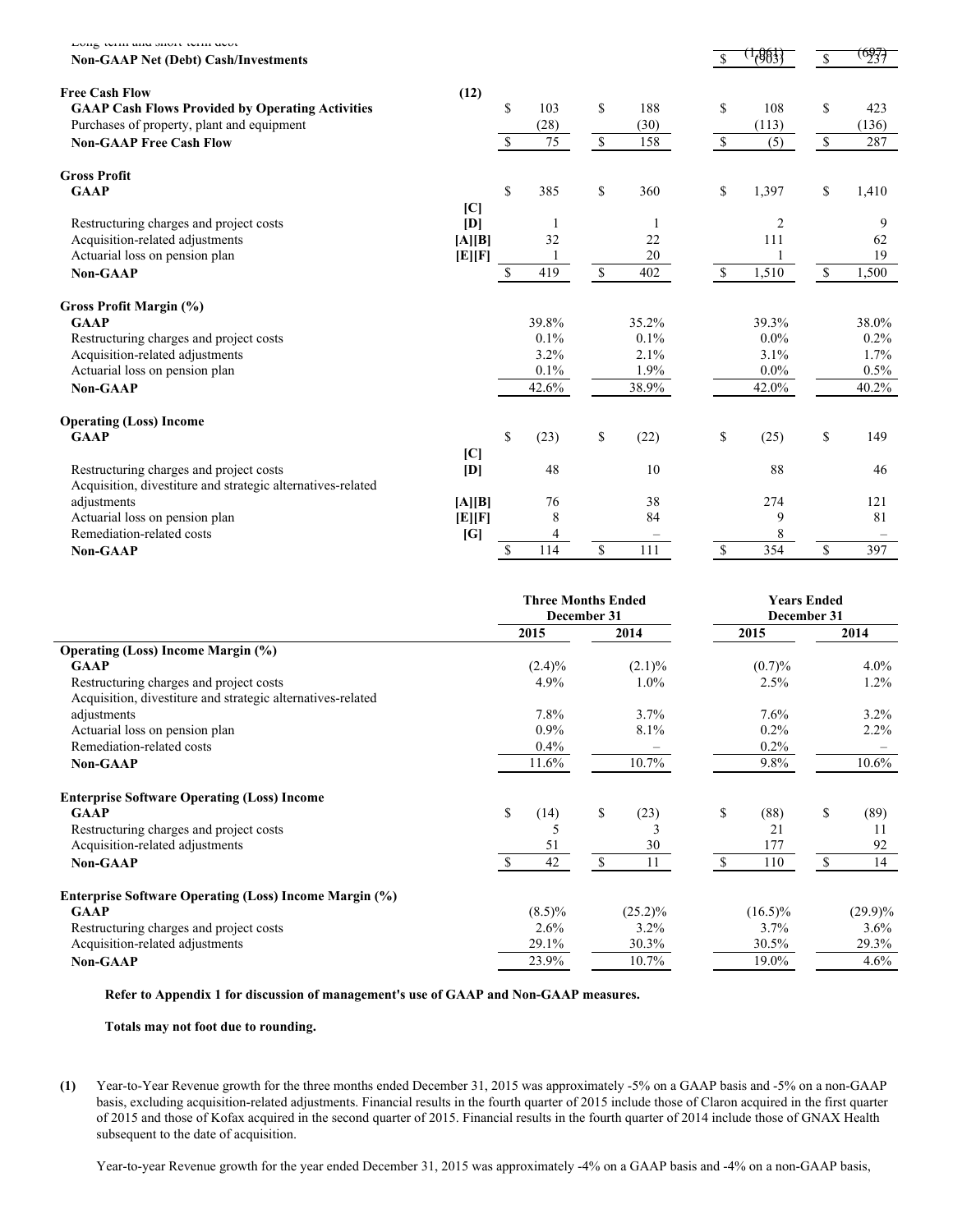excluding acquisition-related adjustments. Financial results of 2015 include those of Claron acquired in the first quarter of 2015 and those of Kofax acquired in the second quarter of 2015. Financial results of 2014 include those of ReadSoft acquired in the third quarter of 2014 and those of GNAX Health acquired in the fourth quarter of 2014.

**(2)** Year-to-year Higher Value Solutions Revenue growth for the three months ended December 31, 2015 was approximately 18% on a GAAP basis, 19% on a non-GAAP basis, excluding acquisition-related adjustments, and 26% on a non-GAAP basis at constant currency. Higher Value Solutions Revenue was 41% as a percentage of total GAAP Revenue and 41% as a percentage of total non-GAAP Revenue, excluding acquisitionrelated adjustments, for the quarter ending December 31, 2015. Higher Value Solutions Revenue was 32% as a percentage of total GAAP Revenue and 33% as a percentage of total non-GAAP Revenue, excluding acquisition-related adjustments, for the quarter ending December 31, 2014. Financial results in the fourth quarter of 2015 include those of Claron acquired in the first quarter of 2015 and those of Kofax acquired in the second quarter of 2015. Financial results in the fourth quarter of 2014 include those of GNAX Health subsequent to the date of acquisition.

Year-to-year Higher Value Solutions Revenue growth for the year ended December 31, 2015 was approximately 22% on a GAAP basis, 24% on a non-GAAP basis, excluding acquisition-related adjustments, and 32% on a non-GAAP basis at constant currency. Higher Value Solutions Revenue was 38% as a percentage of total GAAP Revenue and 39% as a percentage of total non-GAAP Revenue, excluding acquisition-related adjustments, for the year ended December 31, 2015. Higher Value Solutions Revenue was 30% as a percentage of total GAAP Revenue and 30% as a percentage of total non-GAAP Revenue, excluding acquisition-related adjustments, for the year ended December 31, 2014. Financial results of 2015 include those of Claron acquired in the first quarter of 2015 and those of Kofax acquired in the second quarter of 2015. Financial results of 2014 include those of ReadSoft acquired in the third quarter of 2014 and those of GNAX Health acquired in the fourth quarter of 2014.

**(3)** Year-to-year Revenue growth for the three months ended December 31, 2015 was approximately -5% on a GAAP basis, -2% on a non-GAAP basis, excluding Inkjet Exit and acquisition-related adjustments, and 2% on a non-GAAP basis at constant currency. Financial results in the fourth quarter of 2015 include those of Claron acquired in the first quarter of 2015 and those of Kofax acquired in the second quarter of 2015. Financial results in the fourth quarter of 2014 include those of GNAX Health subsequent to the date of acquisition.

Year-to-year Revenue growth for the year ended December 31, 2015 was approximately -4% on a GAAP basis, 0% on a non-GAAP basis, excluding Inkjet Exit and acquisition-related adjustments, and 6% on a non-GAAP basis at constant currency. Financial results of 2015 include those of Claron acquired in the first quarter of 2015 and those of Kofax acquired in the second quarter of 2015. Financial results of 2014 include those of ReadSoft acquired in the third quarter of 2014 and those of GNAX Health acquired in the fourth quarter of 2014.

**(4)** Year-to-year Enterprise Software Revenue growth for the three months ended December 31, 2015 was approximately 78% on a GAAP basis, 75% on a non-GAAP basis, excluding acquisition-related adjustments, and 83% on a non-GAAP basis at constant currency. Financial results in the fourth quarter of 2015 include those of Claron acquired in the first quarter of 2015 and those of Kofax acquired in the second quarter of 2015. Financial results in the fourth quarter of 2014 include those of GNAX Health subsequent to the date of acquisition.

Year-to-year Enterprise Software Revenue growth for the year ended December 31, 2015 was approximately 81% on a GAAP basis, 85% on a non-GAAP basis, excluding acquisition-related adjustments, and 93% on a non-GAAP basis at constant currency. Financial results of 2015 include those of Claron acquired in the first quarter of 2015 and those of Kofax acquired in the second quarter of 2015. Financial results of 2014 include those of ReadSoft acquired in the third quarter of 2014 and those of GNAX Health acquired in the fourth quarter of 2014.

**(5)** Annuity Revenue was 64% as a percentage of total GAAP Revenue and Annuity Revenue, excluding acquisition-related adjustments, was 66% as a percentage of total Core Revenue for the three months ended December 31, 2015. Financial results in the fourth quarter of 2015 include those of Claron acquired in the first quarter of 2015 and those of Kofax acquired in the second quarter of 2015. Financial results in the fourth quarter of 2014 include those of GNAX Health subsequent to the date of acquisition.

Annuity Revenue was 65% as a percentage of total GAAP Revenue and Annuity Revenue, excluding acqusition-related adjustments, was 68% as a percentage of total Core Revenue for the trailing four quarters ending December 31, 2015. Financial results of 2015 include those of Claron acquired in the first quarter of 2015 and those of Kofax acquired in the second quarter of 2015. Financial results of 2014 include those of ReadSoft acquired in the third quarter of 2014 and those of GNAX Health acquired in the fourth quarter of 2014.

**(6)** Year-to-year ISS Revenue growth for the three months ended December 31, 2015 was approximately -13% on a GAAP basis and -10% on a non-GAAP basis at constant currency.

Year-to-year ISS Revenue growth for the year ended December 31, 2015 was approximately -12% on a GAAP basis and -6% on a non-GAAP basis at constant currency.

**(7)** Year-to-year MPS Revenue growth for the three months ended December 31, 2015 was approximately -4% on a GAAP basis and 1% on a non-GAAP basis at constant currency.

Year-to-year MPS Revenue growth for the year ended December 31, 2015 was approximately 1% on a GAAP basis and 7% on a non-GAAP basis at constant currency.

**(8)** Year-to-year Non-MPS Revenue growth for the three months ended December 31, 2015 was approximately -14% on a GAAP basis and -10% on a non-GAAP basis at constant currency.

Year-to-year Non-MPS Revenue growth for the year ended December 31, 2015 was approximately -12% on a GAAP basis and -7% on a non-GAAP basis at constant currency.

**(9)** Year-to-year Inkjet Exit Revenue growth for the three months ended December 31, 2015 was approximately -50% on a GAAP basis and -48% on a non-GAAP basis at constant currency.

Year-to-year Inkjet Exit Revenue growth for the year ended December 31, 2015 was approximately -44% on a GAAP basis and -42% on a non-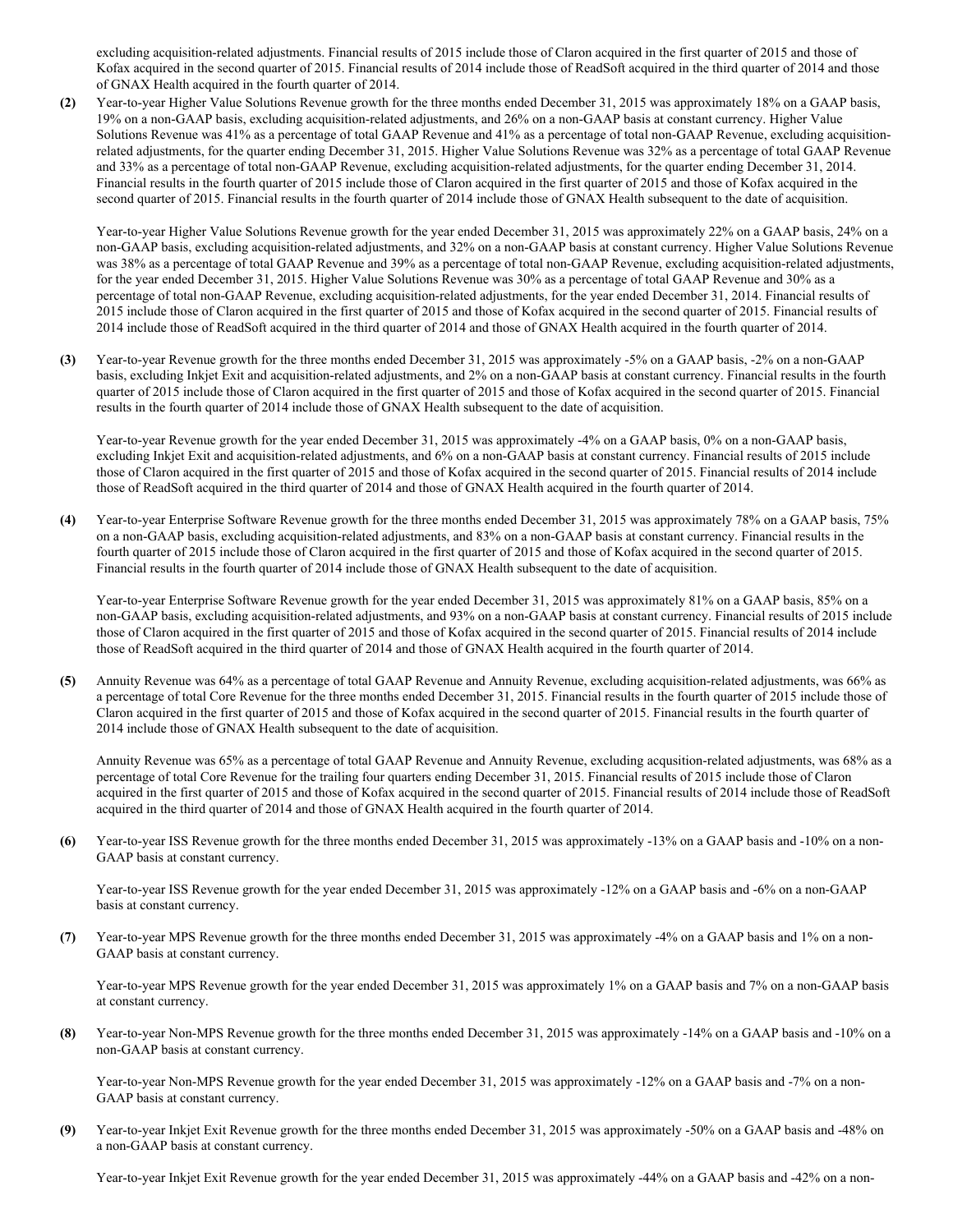GAAP basis at constant currency.

- **(10)** Year-to-year Deferred Software Revenue growth for the year ended December 31, 2015 was approximately 68% on a GAAP basis and 61% on a non-GAAP basis, excluding acquisition-related adjustments. Financial results of 2015 include those of Claron acquired in the first quarter of 2015 and those of Kofax acquired in the second quarter of 2015. Financial results of 2014 include those of ReadSoft acquired in the third quarter of 2014 and those of GNAX Health acquired in the fourth quarter of 2014.
- **(11)** Net Debt or Net Cash/Investments, a non-GAAP measure, is defined as cash, cash equivalents and marketable securities minus long-term and short-term debt.
- **(12)** Free Cash Flow, a non-GAAP measure, is defined as net cash flows provided by operating activities minus purchases of property, plant and equipment plus proceeds from sale of fixed assets, if applicable.
- **[A]** Amounts for the three months ended December 31, 2015, include total acquisition-related adjustments of \$76.4 million with \$13.5 million, \$18.2 million, \$0.4 million and \$44.3 million included in *Revenue*, *Cost of revenue, Research and development* and *Selling, general and administrative*, respectively. *Selling, general and administrative* includes \$43.5 million of acquisition-related expenses, \$0.6 million of divestiture-related expenses and \$0.2 million of strategic alternatives-related adjustments.

Amounts for the year ended December 31, 2015, include total acquisition-related adjustments of \$274.2 million with \$45.0 million, \$65.8 million, \$1.3 million and \$162.1 million included in *Revenue, Cost of revenue, Research and development* and *Selling, general and administrative*, respectively. *Selling, general and administrative* includes \$160.6 million of acquisition-related expenses, \$1.3 million of divestiture-related expenses and \$0.2 million of strategic alternatives-related expenses.

**[B]** Amounts for the three months ended December 31, 2014, include total acquisition and divestiture-related adjustments of \$38.1 million with \$9.2 million, \$12.7 million, \$0.2 million and \$16.0 million included in *Revenue, Cost of revenue, Research and development* and *Selling, general and administrative*, respectively. *Selling, general and administrative* includes \$16.1 million of acquisition-related expenses and \$(0.1) million of divestiture-related reversals.

Amounts for the year ended December 31, 2014, include total acquisition and divestiture-related adjustments of \$120.8 million with \$17.1 million, \$45.2 million, \$0.8 million and \$57.7 million included in *Revenue, Cost of revenue, Research and development* and *Selling, general and administrative*, respectively. *Selling, general and administrative* includes \$56.0 million of acquisition-related expenses and \$1.7 million of divestiture-related expenses.

**[C]** Amounts for the three months ended December 31, 2015, include total restructuring charges and project costs of \$48.2 million with \$0.7 million and \$4.7 million included in *Restructuring-related costs* and *Selling, general and administrative*, respectively, in addition to \$42.8 million in *Restructuring and related charges*.

Amounts for the year ended December 31, 2015, include total restructuring charges and project costs of \$88.2 million with \$1.6 million and \$11.6 million included in *Restructuring-related costs* and *Selling, general and administrative*, respectively, in addition to the \$75.0 million in *Restructuring and related charges*.

**[D]** Amounts for the three months ended December 31, 2014, include total restructuring charges and project costs of \$10.4 million with \$0.6 million and \$6.5 million included in *Restructuring-related costs* and *Selling, general and administrative*, respectively, in addition to the \$3.3 million in *Restructuring and related charges*.

Amounts for the year ended December 31, 2014, include total restructuring charges and project costs of \$45.8 million with \$9.3 million and \$18.6 million included in *Restructuring-related costs* and *Selling, general and administrative*, respectively, in addition to the \$17.9 million in *Restructuring and related charges*.

**[E]** Amounts for the three months ended December 31, 2015, include actuarial loss on pension plan of \$8.4 million with \$1.2 million, \$6.2 million and \$1.0 million included in *Cost of revenue, Research and development* and *Selling, general and administrative*, respectively.

Amounts for the year ended December 31, 2015, include actuarial loss on pension plan of \$8.7 million with \$1.3 million, \$6.3 million and \$1.1 million included in *Cost of revenue, Research and development* and *Selling, general and administrative*, respectively.

**[F]** Amounts for the three months ended December 31, 2014, include actuarial loss on pension plan of \$83.7 million with \$19.5 million, \$22.2 million and \$42.0 million included in *Cost of revenue, Research and development* and *Selling, general and administrative*.

Amounts for the year ended December 31, 2014, include actuarial loss on pension plan of \$80.8 million with \$18.9 million, \$21.0 million and \$40.9 million included in *Cost of revenue, Research and development* and *Selling, general and administrative*.

**[G]** Amounts for the three months ended December 31, 2015 include remediation-related costs of \$4.3 million, included in *Selling, general and administrative*.

Amounts for the year ended December 31, 2015 include remediation-related costs of \$7.5 million, included in *Selling, general and administrative*.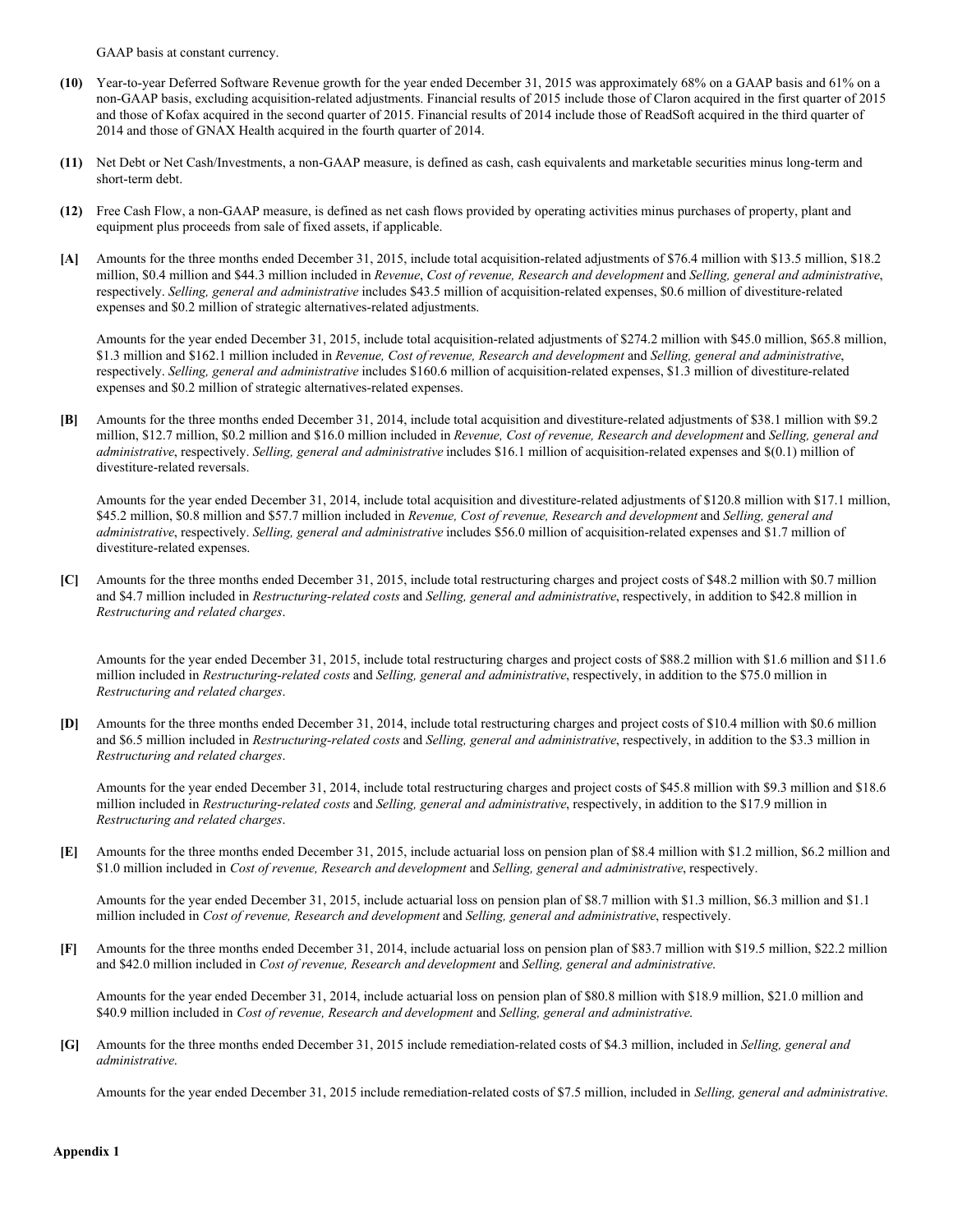Note: Management believes that presenting non-GAAP measures is useful because they enhance investors' understanding of how management assesses the performance of the Company's businesses. Management uses non-GAAP measures for budgeting purposes, measuring actual results to budgeted projections, allocating resources, and in certain circumstances for employee incentive compensation. Effective first quarter 2015, the Company is using a constant non-GAAP tax rate, which management believes reflects the long-term average tax rate based on our international structure and geographic distribution of earnings. In addition, the Company is also using constant currency which removes estimated currency rate impacts and related hedge gains and losses from key performance indicators, which management believes facilitates a better understanding of trends in our business. Adjustments to GAAP results in determining non-GAAP results fall into the categories that are described below:

# **1) Restructuring charges and project costs**

In recent vears, the Company has initiated restructuring plans which have resulted in operating expenses which otherwise would not have been incurred. The size of these items can vary significantly from period to period, and the Company does not consider these items to be part of core operating expenses of the business. Restructuring and related charges that are excluded from GAAP earnings to determine non-GAAP earnings consist of accelerated depreciation, asset impairments, emplovee termination benefits, pension and postretirement plan curtailments, inventoryrelated charges and contract termination and lease charges. They also include project costs that relate to the execution of the restructuring plans. These project costs are incremental to normal operating charges and are expensed as incurred, such as compensation costs for overlap staffing, **travel expenses, consulting costs and training costs.**

### **2) Acquisition-related, divestiture-related and strategic alternatives-related adjustments**

In connection with acquisitions, divestitures and the exploration of strategic alternatives management provides supplementary non-GAAP financial measures of revenue and expenses to normalize for the impact of business combination accounting rules as well as to exclude certain **expenses which would not have been incurred otherwise.**

## **a. Adjustments to Revenue**

Due to business combination accounting rules, deferred revenue balances for service contracts assumed as part of acquisitions are adjusted down to fair value. Fair value approximates the cost of fulfilling the service obligation, plus a reasonable profit margin. Subsequent to acquisitions, management adds back the amount of amortized revenue that would have been recognized had the acquired company remained independent and had the deferred revenue balances not been adjusted to fair value. Management reviews non-GAAP revenue to allow for more complete comparisons to historical performance as well as to forward-looking projections and also uses it as a metric for employee incentive compensation.

## **b. Amortization of intangible assets**

Due to business combination accounting rules, intangible assets are recognized which were not previously presented on the balance sheet of the acquired company. These intangible assets consist primarily of purchased technology, customer relationships, trade names, in-process R&D and non-compete agreements. Subsequent to the acquisition date, some of these intangible assets begin amortizing and represent an expense that would not have been recorded had the acquired company remained independent. The total amortization of the acquired intangible assets varies from period to period, due to the mix in value and useful lives of the different assets. For the purpose of comparing financial results to historical performance as well as for defining targets for employee incentive compensation, management excludes the amortization of the acquired intangible **assets on a non-GAAP basis.**

## **c. Acquisition and integration costs**

In connection with its acquisitions, the Company incurs expenses that would not have been incurred otherwise. The acquisition costs include items such as investment banking fees, legal and accounting fees, stock based compensation expense related to replacement awards issued to employees of acquired companies and costs of retention bonus programs for the senior management of acquired companies. Integration costs may consist of information technology expenses including software and systems to be implemented in acquired companies, consulting costs and travel expenses as well as non-cash charges related to the abandonment of assets under construction by the Company that are determined to be duplicative of assets of the acquired company and non-cash charges related to certain assets which are abandoned as systems are integrated across the combined entity.<br>Acquisition and integration expenses also include costs associated with the C Acquisition and integration expenses also include costs associated with the Company's related non-cash charges for the abandonment of certain obsolete marketing assets. The costs are expensed as incurred and can vary substantially in size from one period to the next. For these reasons, management excludes these expenses from non-GAAP earnings in order to evaluate the **Company's performance on a continuing and comparable basis.**

### **d. Divestiture-related adjustments**

In connection with divestitures, management provides supplementary non-GAAP financial measures of expenses to normalize for the impact of certain earnings and expenses which would not have been incurred otherwise. In 2013 the Company recognized a net gain on the sale of inkjetrelated technology and assets, which consisted of a subsidiary, intellectual property and other assets, and transition services. In addition, the Company has incurred costs related to the divestiture, such as employee travel expenses and compensation, consulting costs, training costs, and transition services. These costs are incremental to normal operating charges and are expensed as incurred. Management excluded the income and expenses from non-GAAP earnings in order to evaluate the Company's performance on a continuing and comparable basis.

## **e. Strategic alternative-related adjustments**

In connection with the exploration of strategic alternatives, management provides supplementary non-GAAP financial measures of expenses to normalize for the impact of certain expenses which would not have been incurred otherwise. In 2015, the Company announced that its Board of Directors authorized the exploration of strategic alternatives to unlock shareholder value. The Company has incurred costs related to the exploration of strategic alternatives, and anticipates incurring additional related costs such as legal and accounting fees, employee travel expenses and compensation, and consulting costs. These costs are incremental to normal operating charges and are expensed as incurred. Management excluded these expenses from non-GAAP earnings in order to evaluate the Company's performance on a continuing and comparable basis.

### **3) Actuarial gain/loss on pension plan**

Lexmark elected during the fourth quarter of 2013 to change its method of accounting for mark-to-market ("MTM") asset and actuarial gains and losses for its pension and other postretirement plans to improve transparency of operational performance. MTM is also a more preferable approach under generally accepted accounting principles. Under this MTM accounting approach, asset and actuarial gains and losses will be recognized in net periodic benefit cost in the period in which they occur, rather than being recognized in accumulated other comprehensive income and amortized over future periods. Lexmark management believes that it is appropriate to exclude MTM asset and actuarial gains and losses